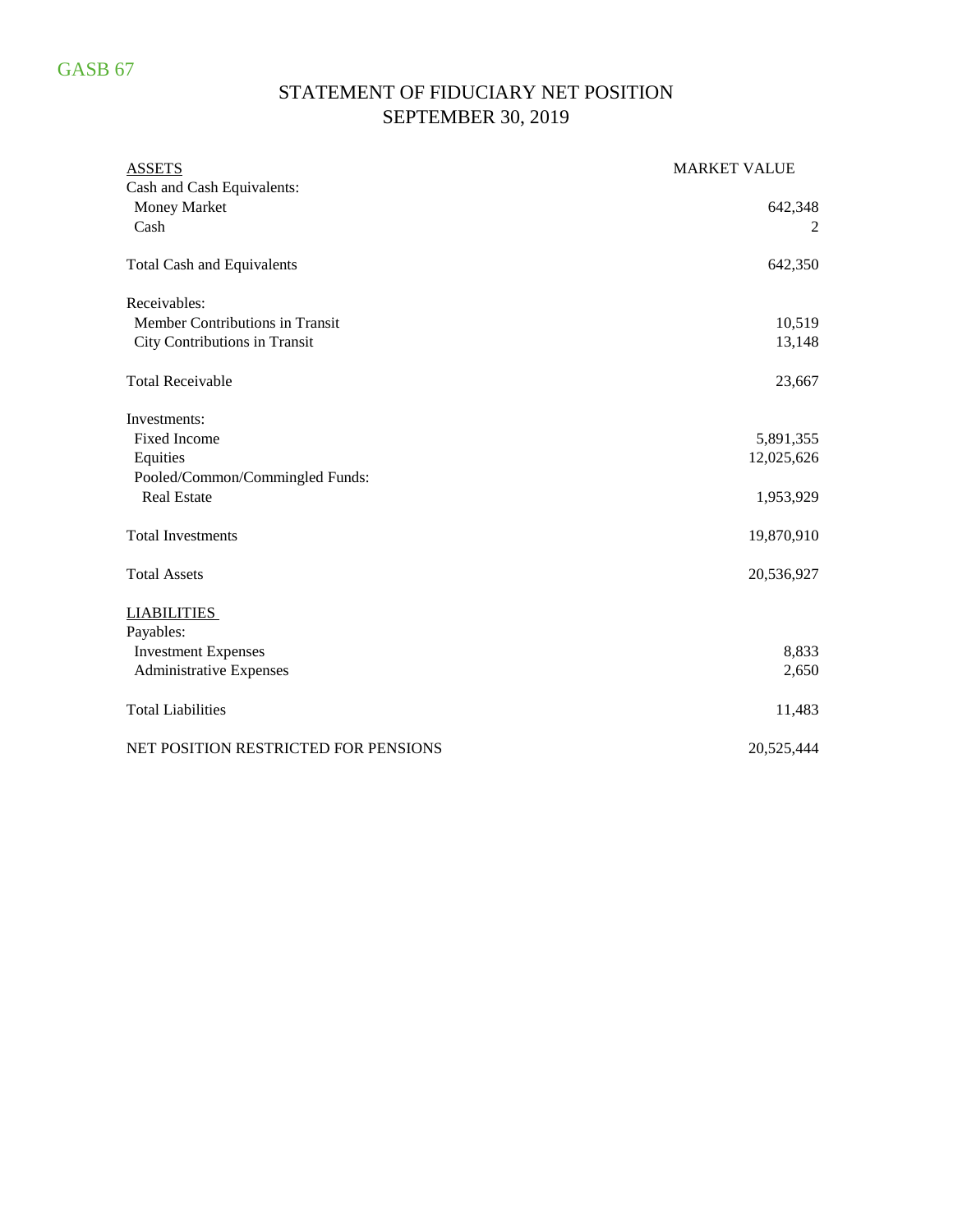### STATEMENT OF CHANGES IN FIDUCIARY NET POSITION FOR THE YEAR ENDED SEPTEMBER 30, 2019 Market Value Basis

| <b>ADDITIONS</b>                            |           |            |
|---------------------------------------------|-----------|------------|
| Contributions:                              |           |            |
| Member                                      | 295,647   |            |
| City                                        | 378,613   |            |
| <b>State</b>                                | 352,151   |            |
| <b>Total Contributions</b>                  |           | 1,026,411  |
| Investment Income:                          |           |            |
| Net Increase in Fair Value of Investments   | 296,497   |            |
| Interest & Dividends                        | 557,301   |            |
| Less Investment Expense <sup>1</sup>        | (74, 892) |            |
| Net Investment Income                       |           | 778,906    |
| <b>Total Additions</b>                      |           | 1,805,317  |
| <b>DEDUCTIONS</b>                           |           |            |
| Distributions to Members:                   |           |            |
| <b>Benefit Payments</b>                     | 750,665   |            |
| Lump Sum Pre-Retirement Death Distributions | 55,693    |            |
| Lump Sum Share Distributions                | 34,700    |            |
| Lump Sum PLOP Distributions                 | 320,778   |            |
| <b>Refunds of Member Contributions</b>      | 66,482    |            |
| <b>Total Distributions</b>                  |           | 1,228,318  |
| Administrative Expense                      |           | 62,363     |
| <b>Total Deductions</b>                     |           | 1,290,681  |
| Net Increase in Net Position                |           | 514,636    |
| NET POSITION RESTRICTED FOR PENSIONS        |           |            |
| Beginning of the Year                       |           | 20,010,808 |
| End of the Year                             |           | 20,525,444 |

<sup>1</sup>Investment related expenses include investment advisory, custodial and performance monitoring fees.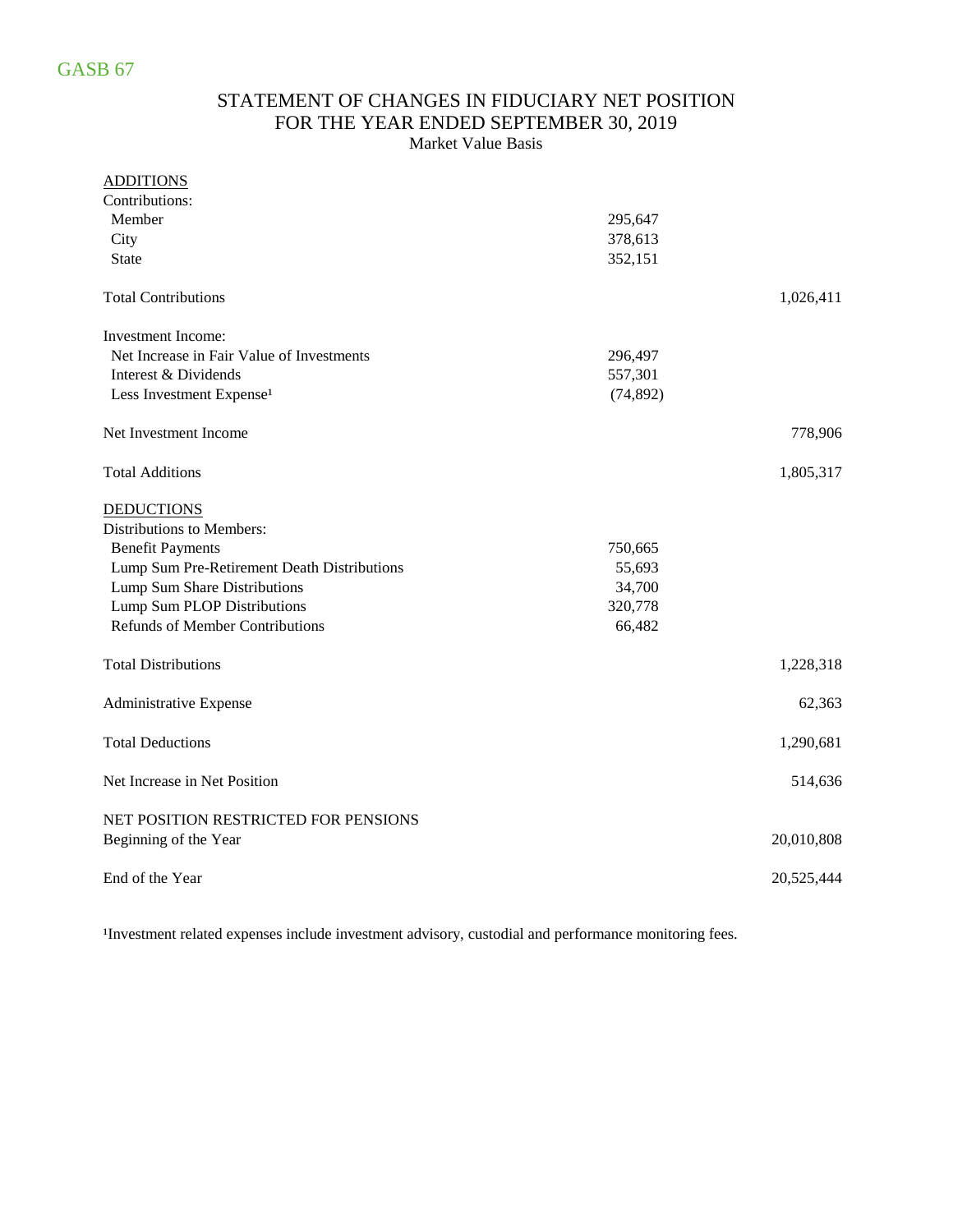## NOTES TO THE FINANCIAL STATEMENTS

(For the Year Ended September 30, 2019)

### *Plan Administration*

The Plan is a single-employer defined benefit pension plan administered by the Plan's Board of Trustees comprised of: Two Council appointees, one Member from each Department elected by the membership, and a fifth Member elected by other 4 and appointed by Council.

### *Plan Membership as of October 1, 2018:*

| Inactive Plan Members or Beneficiaries Currently Receiving Benefits | 26  |
|---------------------------------------------------------------------|-----|
| Inactive Plan Members Entitled to But Not Yet Receiving Benefits    | 10. |
| <b>Active Plan Members</b>                                          |     |
|                                                                     | 123 |

### *Benefits Provided*

The Plan provides retirement, termination, disability and death benefits.

A summary of the benefit provisions can be found in the October 1, 2018 Actuarial Valuation Report for the City of Crestview Police Officers' and Firefighters' Retirement Plan prepared by Foster & Foster Actuaries and Consultants. Incorporated are the benefit changes for measurement date 09/30/2019 as noted under the Notes to Schedule of Changes in Net Pension Liability and Related Ratios.

### *Contributions*

### Member Contributions: 6.4% of Salary.

City and State Contributions: Remaining amount required in order to pay current costs and amortize unfunded past service cost, if any, as provided in Part VII, Chapter 112, F.S. Minimum City contribution is 5.0% of Members' salaries.

### Investments

#### *Investment Policy:*

The following was the Board's adopted asset allocation policy as of September 30, 2019:

| <b>Asset Class</b>               | <b>Target Allocation</b> |
|----------------------------------|--------------------------|
| Domestic Equity                  | 45.0%                    |
| <b>International Equity</b>      | 15.0%                    |
| <b>Broad Market Fixed Income</b> | 25.0%                    |
| Fixed Income (Non-Core)          | 2.5%                     |
| Global Fixed Income              | 2.5%                     |
| <b>Real Estate</b>               | 10.0%                    |
| Total                            | 100.0%                   |
|                                  |                          |

### *Concentrations:*

The Plan did not hold investments in any one organization that represent 5 percent or more of the Pension Plan's Fiduciary Net Position.

#### *Rate of Return:*

For the year ended September 30, 2019, the annual money-weighted rate of return on Pension Plan investments, net of Pension Plan investment expense, was 3.94 percent.

The money-weighted rate of return expresses investment performance, net of investment expense, adjusted for the changing amounts actually invested.

#### Deferred Retirement Option Program

Eligibility: Satisfaction of Normal Retirement requirements.

Participation: Not more than 60 months.

Rate of Return: At election of Member (may change once during DROP period) either: 1) actual net rate of investment return (total return net of brokerage commissions, transaction costs, and management fees), or 2) 6.5%. Earnings are credited each fiscal quarter.

The DROP balance as September 30, 2019 is \$0.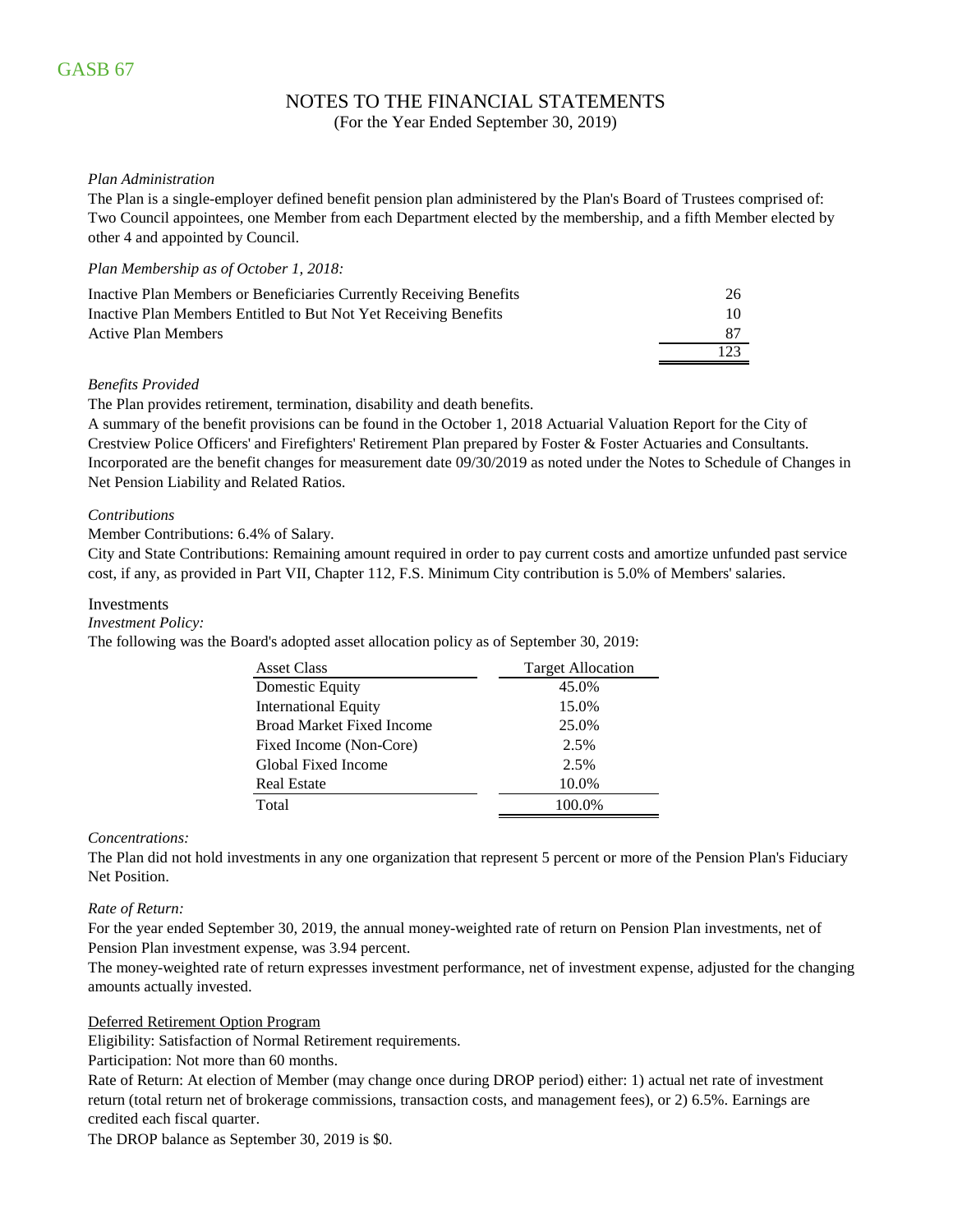### NET PENSION LIABILITY OF THE SPONSOR

The components of the Net Pension Liability of the Sponsor on September 30, 2019 were as follows:

| <b>Total Pension Liability</b>                                         | \$ 22,185,627   |
|------------------------------------------------------------------------|-----------------|
| <b>Plan Fiduciary Net Position</b>                                     | \$ (20,525,444) |
| Sponsor's Net Pension Liability                                        | 1,660,183       |
| Plan Fiduciary Net Position as a percentage of Total Pension Liability | 92.52%          |

#### *Actuarial Assumptions:*

The Total Pension Liability was determined by an actuarial valuation as of October 1, 2018 updated to September 30, 2019 using the following actuarial assumptions:

| Inflation                 | 2.50%     |
|---------------------------|-----------|
| Salary Increases          | Age based |
| Discount Rate             | 7.25%     |
| Investment Rate of Return | 7.25%     |

#### *Mortality Rate Healthy Active Lives:*

Female: RP2000 Generational, 100% Combined Healthy White Collar, Scale BB.

Male: RP2000 Generational, 10% Combined Healthy White Collar/ 90% Combined Healthy Blue Collar, Scale BB.

*Mortality Rate Healthy Inactive Lives:*

Female: RP2000 Generational, 100% Annuitant White Collar, Scale BB.

Male: RP2000 Generational, 10% Annuitant White Collar / 90% Annuitant Blue Collar, Scale BB.

#### *Mortality Rate Disabled Lives:*

Female: 60% RP2000 Disabled Female set forward two years / 40% Annuitant White Collar with no setback, no projection scale. Male: 60% RP2000 Disabled Male setback four years / 40% Annuitant White Collar with no setback, no projection scale. The above assumption rates were mandated by Chapter 2015-157, Laws of Florida. This law mandates the use of the assumptions used in either of the two most recent valuations of the Florida Retirement System (FRS). The above rates are those outlined Milliman's July 1, 2018 FRS valuation report for special risk employees. We feel this assumption sufficiently accomodates future mortality improvements.

The most recent actuarial experience study used to review the other significant assumptions was dated August 29, 2016.

The Long-Term Expected Rate of Return on Pension Plan investments can be determined using a building-block method in which best-estimate ranges of expected future real rates of return (expected returns, net of Pension Plan investment expenses and inflation) are developed for each major asset class.

For 2019, the inflation rate assumption of the investment advisor was 2.50%.

These ranges are combined to produce the Long-Term Expected Rate of Return by weighting the expected future real rates of return by the target asset allocation percentage and by adding expected inflation.

Best estimates of geometric real rates of return for each major asset class included in the Pension Plan's target asset allocation as of September 30, 2019 are summarized in the following table:

|                                  | Long Term Expected Real Rate of |
|----------------------------------|---------------------------------|
| Asset Class                      | Return <sup>1</sup>             |
| Domestic Equity                  | 7.5%                            |
| <b>International Equity</b>      | 8.5%                            |
| <b>Broad Market Fixed Income</b> | 2.5%                            |
| Global Fixed Income              | 3.5%                            |
| <b>Real Estate</b>               | 4.5%                            |
|                                  |                                 |

<sup>1</sup> Source: AndCo Consulting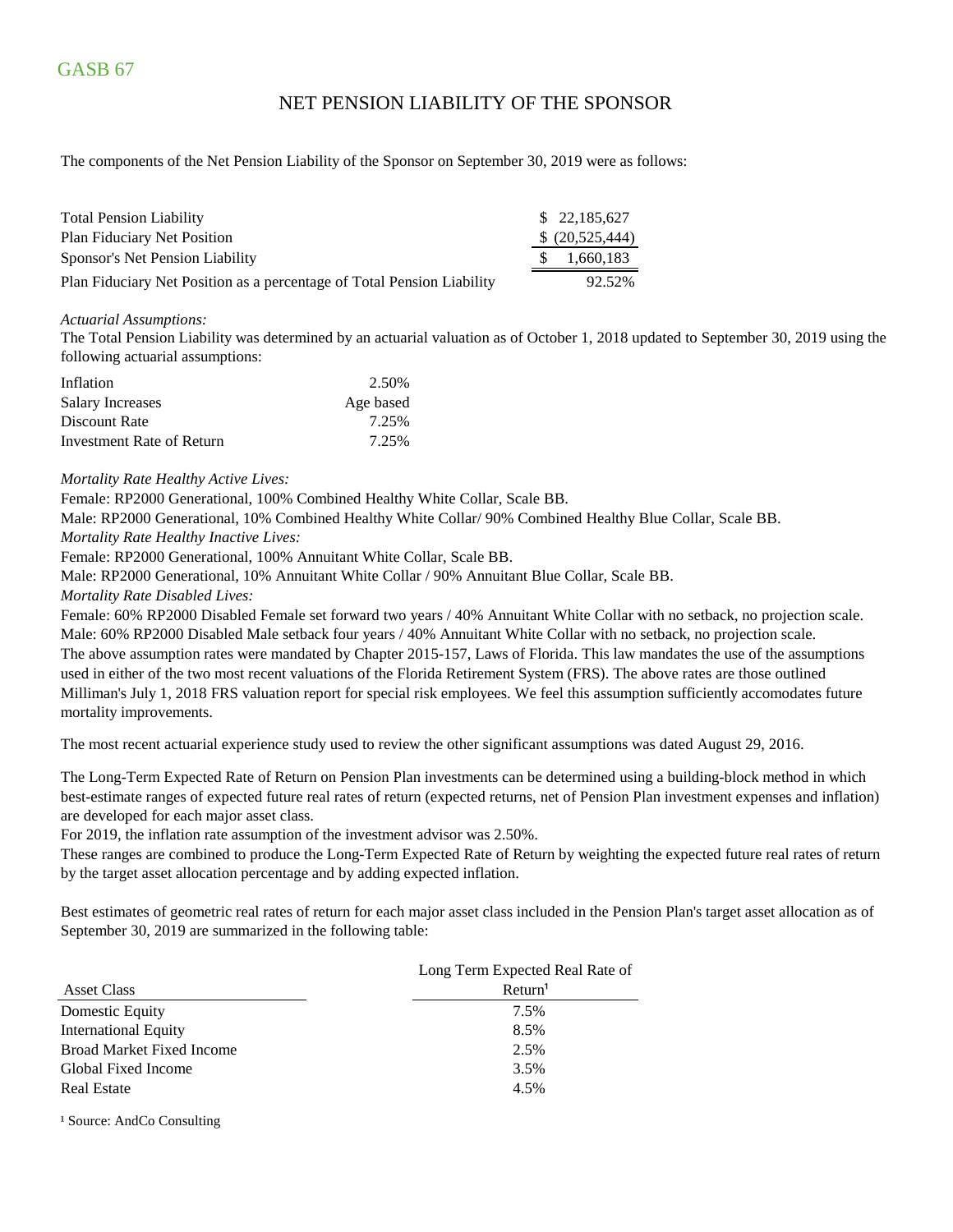## GASB 67

### Discount Rate:

The Discount Rate used to measure the Total Pension Liability was 7.25 percent.

The projection of cash flows used to determine the Discount Rate assumed that Plan Member contributions will be made at the current contribution rate and that Sponsor contributions will be made at rates equal to the difference between actuarially determined contribution rates and the Member rate. Based on those assumptions, the Pension Plan's Fiduciary Net Position was projected to be available to make all projected future benefit payments of current plan members. Therefore, the Long-Term Expected Rate of Return on Pension Plan investments was applied to all periods of projected benefit payments to determine the Total Pension Liability.

|                                 | 1\% Decrease<br>Discount Rate |       |  |       | 1% Increase |
|---------------------------------|-------------------------------|-------|--|-------|-------------|
|                                 | 6.25%                         | 7.25% |  | 8.25% |             |
| Sponsor's Net Pension Liability | $$4,666,039$ $$1,660,183$ $$$ |       |  |       | (809,733)   |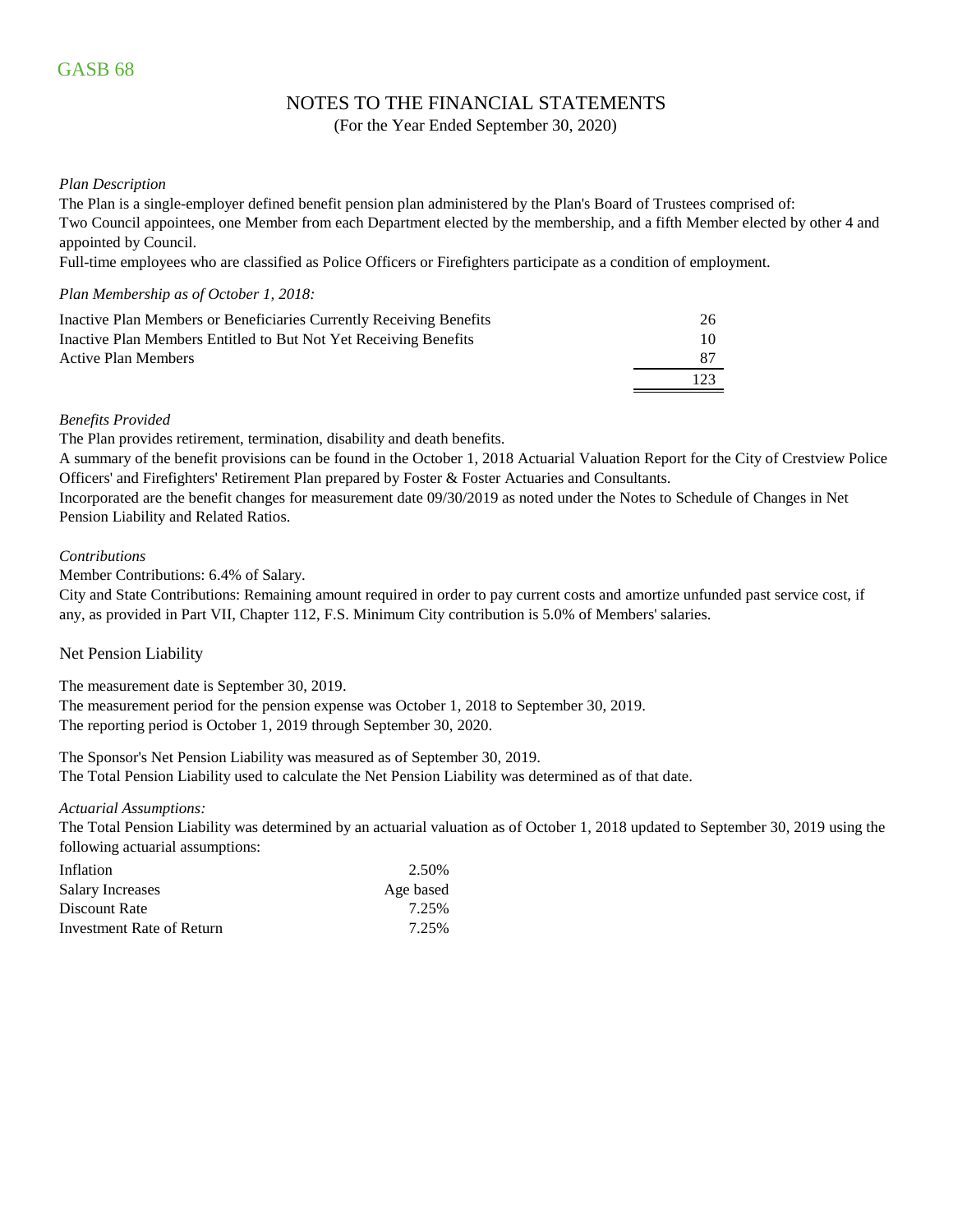## GASB 68

*Mortality Rate Healthy Active Lives:*

Female: RP2000 Generational, 100% Combined Healthy White Collar, Scale BB.

Male: RP2000 Generational, 10% Combined Healthy White Collar/ 90% Combined Healthy Blue Collar, Scale BB. *Mortality Rate Healthy Inactive Lives:*

Female: RP2000 Generational, 100% Annuitant White Collar, Scale BB.

Male: RP2000 Generational, 10% Annuitant White Collar / 90% Annuitant Blue Collar, Scale BB.

*Mortality Rate Disabled Lives:*

Female: 60% RP2000 Disabled Female set forward two years / 40% Annuitant White Collar with no setback, no projection scale. Male: 60% RP2000 Disabled Male setback four years / 40% Annuitant White Collar with no setback, no projection scale. The above assumption rates were mandated by Chapter 2015-157, Laws of Florida. This law mandates the use of the assumptions used in either of the two most recent valuations of the Florida Retirement System (FRS). The above rates are those outlined Milliman's July 1, 2018 FRS valuation report for special risk employees. We feel this assumption sufficiently accomodates future mortality improvements.

The most recent actuarial experience study used to review the other significant assumptions was dated August 29, 2016.

The Long-Term Expected Rate of Return on Pension Plan investments can be determined using a building-block method in which best-estimate ranges of expected future real rates of return (expected returns, net of Pension Plan investment expenses and inflation) are developed for each major asset class.

For 2019, the inflation rate assumption of the investment advisor was 2.50%.

These ranges are combined to produce the Long-Term Expected Rate of Return by weighting the expected future real rates of return by the target asset allocation percentage and by adding expected inflation.

Best estimates of geometric real rates of return for each major asset class included in the Pension Plan's target asset allocation as of September 30, 2019 are summarized in the following table:

|                                  |                          | Long Term Expected               |
|----------------------------------|--------------------------|----------------------------------|
| <b>Asset Class</b>               | <b>Target Allocation</b> | Real Rate of Return <sup>1</sup> |
| Domestic Equity                  | 45.0%                    | 7.5%                             |
| <b>International Equity</b>      | 15.0%                    | 8.5%                             |
| <b>Broad Market Fixed Income</b> | 25.0%                    | 2.5%                             |
| Fixed Income (Non-Core)          | 2.5%                     | 2.5%                             |
| Global Fixed Income              | 2.5%                     | 3.5%                             |
| <b>Real Estate</b>               | 10.0%                    | 4.5%                             |
| Total                            | 100.0%                   |                                  |
|                                  |                          |                                  |

<sup>1</sup> Source: AndCo Consulting

Discount Rate:

The Discount Rate used to measure the Total Pension Liability was 7.25 percent.

The projection of cash flows used to determine the Discount Rate assumed that Plan Member contributions will be made at the current contribution rate and that Sponsor contributions will be made at rates equal to the difference between actuarially determined contribution rates and the Member rate. Based on those assumptions, the Pension Plan's Fiduciary Net Position was projected to be available to make all projected future benefit payments of current plan members. Therefore, the Long-Term Expected Rate of Return on Pension Plan investments was applied to all periods of projected benefit payments to determine the Total Pension Liability.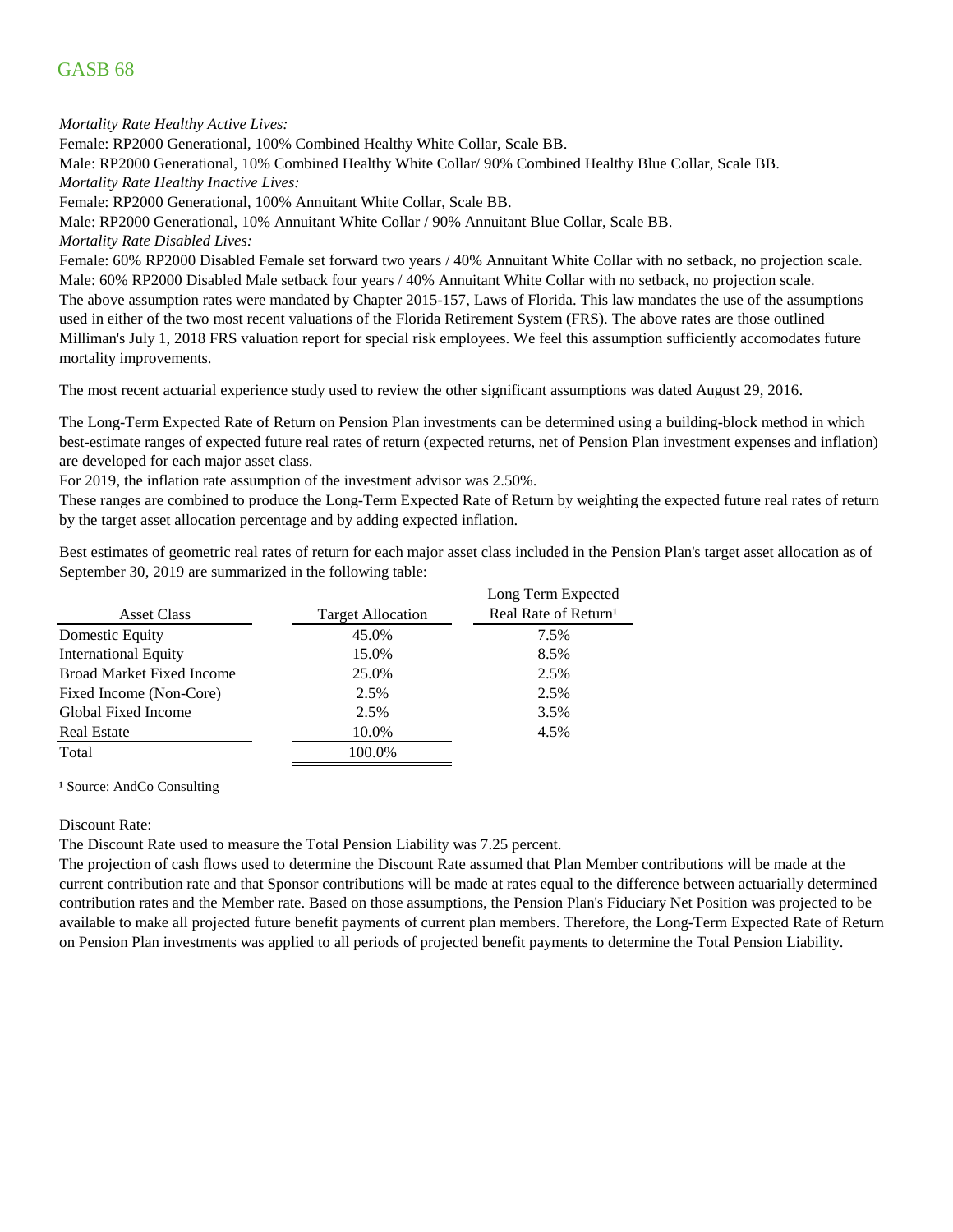## CHANGES IN NET PENSION LIABILITY

|                                                               | Increase (Decrease)                    |             |              |             |     |             |
|---------------------------------------------------------------|----------------------------------------|-------------|--------------|-------------|-----|-------------|
|                                                               | <b>Total Pension</b><br>Plan Fiduciary |             |              |             |     | Net Pension |
|                                                               |                                        | Liability   | Net Position |             |     | Liability   |
|                                                               |                                        | (a)         |              | (b)         |     | $(a)-(b)$   |
| Reporting Period Ending September 30, 2019                    | \$                                     | 21,285,618  | \$.          | 20,010,808  | \$. | 1,274,810   |
| Changes for a Year:                                           |                                        |             |              |             |     |             |
| <b>Service Cost</b>                                           |                                        | 810,126     |              |             |     | 810,126     |
| Interest                                                      |                                        | 1,557,188   |              |             |     | 1,557,188   |
| <b>Share Plan Allocation</b>                                  |                                        | 119,721     |              |             |     | 119,721     |
| Differences between Expected and Actual Experience            |                                        | (355, 584)  |              |             |     | (355,584)   |
| Changes of assumptions                                        |                                        |             |              |             |     |             |
| Changes of benefit terms                                      |                                        | (3,124)     |              |             |     | (3,124)     |
| Contributions - Employer                                      |                                        |             |              | 378,613     |     | (378, 613)  |
| Contributions - State                                         |                                        |             |              | 352,151     |     | (352, 151)  |
| Contributions - Employee                                      |                                        |             |              | 295,647     |     | (295, 647)  |
| Net Investment Income                                         |                                        |             |              | 778,906     |     | (778,906)   |
| Benefit Payments, including Refunds of Employee Contributions |                                        | (1,228,318) |              | (1,228,318) |     |             |
| <b>Administrative Expense</b>                                 |                                        |             |              | (62, 363)   |     | 62,363      |
| Net Changes                                                   |                                        | 900,009     |              | 514,636     |     | 385,373     |
| Reporting Period Ending September 30, 2020                    |                                        | 22,185,627  | S.           | 20,525,444  | S   | 1,660,183   |

*Sensitivity of the Net Pension Liability to changes in the Discount Rate.*

|                                 | <b>Current Discount</b> |           |      |                |  |              |
|---------------------------------|-------------------------|-----------|------|----------------|--|--------------|
|                                 | 1% Decrease             |           |      | Rate           |  | 1\% Increase |
|                                 |                         | 6.25%     |      | 7.25%          |  | 8.25%        |
| Sponsor's Net Pension Liability |                         | 4.666.039 | - \$ | $1.660.183$ \$ |  | (809,733)    |

*Pension Plan Fiduciary Net Position.* 

Detailed information about the pension Plan's Fiduciary Net Position is available in a separately issued Plan financial report.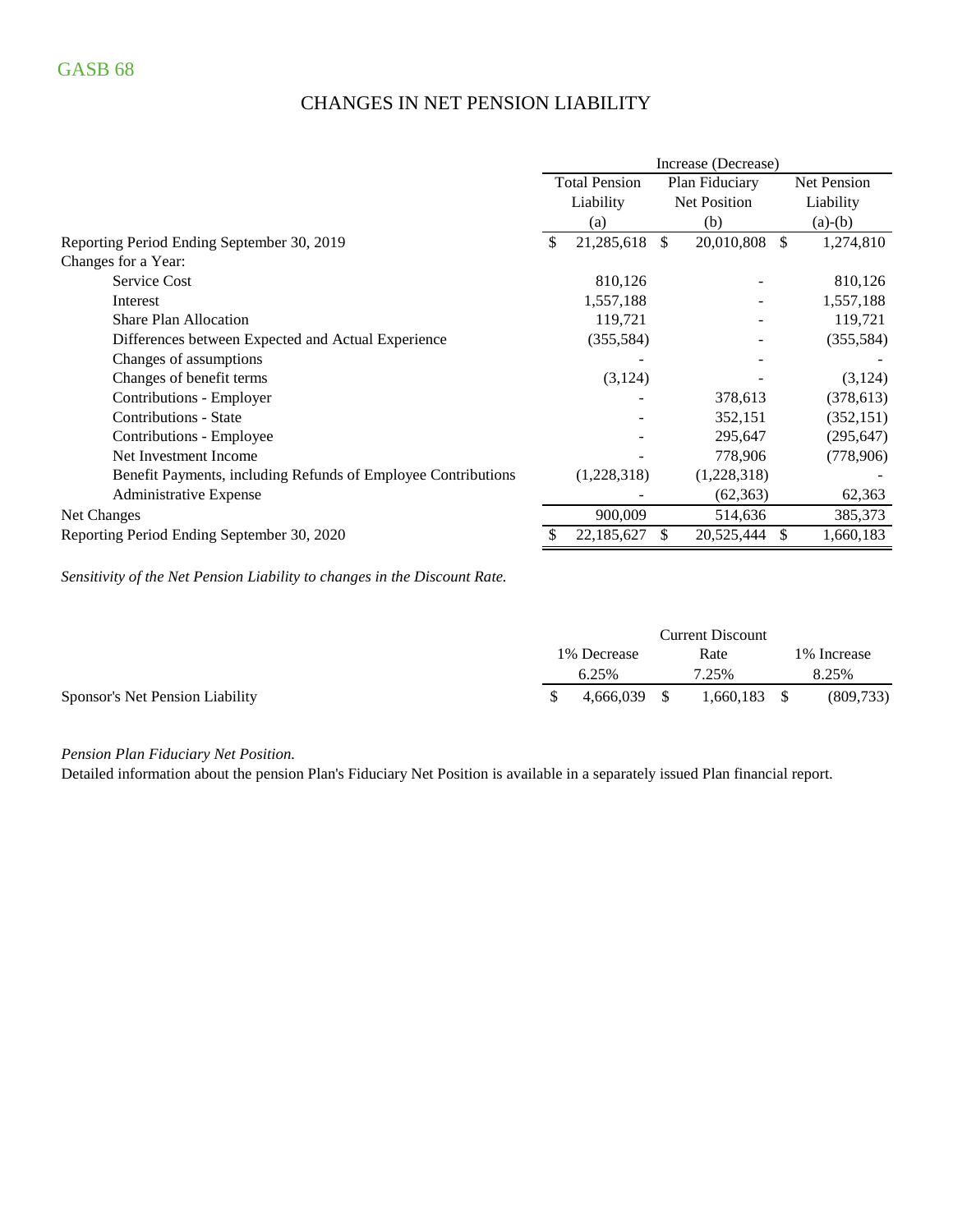## FINAL PENSION EXPENSE AND DEFERRED OUTFLOWS OF RESOURCES AND DEFERRED INFLOWS OF RESOURCES RELATED TO PENSIONS FISCAL YEAR SEPTEMBER 30, 2019

For the year ended September 30, 2019, the Sponsor has recognized a Pension Expense of \$1,126,672. On September 30, 2019, the Sponsor reported Deferred Outflows of Resources and Deferred Inflows of Resources related to pensions from the following sources:

|                                                                                  | Deferred<br>Outflows of<br>Resources |           | Deferred<br>Inflows of<br>Resources |
|----------------------------------------------------------------------------------|--------------------------------------|-----------|-------------------------------------|
|                                                                                  |                                      |           |                                     |
| Differences between Expected and Actual Experience                               |                                      | 297.452   | 589,233                             |
| Changes of assumptions                                                           |                                      | 1,460,680 |                                     |
| Net difference between Projected and Actual Earnings on Pension Plan investments |                                      |           | 102,577                             |
| Employer and State contributions subsequent to the measurement date              |                                      | 730,764   | $\overline{\phantom{0}}$            |
| Total                                                                            |                                      | 2,488,896 | 691,810                             |

The outcome of the Deferred Outflows of resources related to pensions resulting from Employer and State contributions subsequent to the measurement date has been recognized as a reduction of the Net Pension Liability in the year ended September 30, 2019. Other amounts reported as Deferred Outflows of Resources and Deferred Inflows of Resources related to pensions will be recognized in Pension Expense as follows:

| Year ended September 30: |                                |
|--------------------------|--------------------------------|
| 2020                     | \$<br>426,412                  |
| 2021                     | \$<br>83,147                   |
| 2022                     | \$<br>223,735                  |
| 2023                     | \$<br>269,609                  |
| 2024                     | \$<br>63,419                   |
| Thereafter               | \$<br>$\overline{\phantom{a}}$ |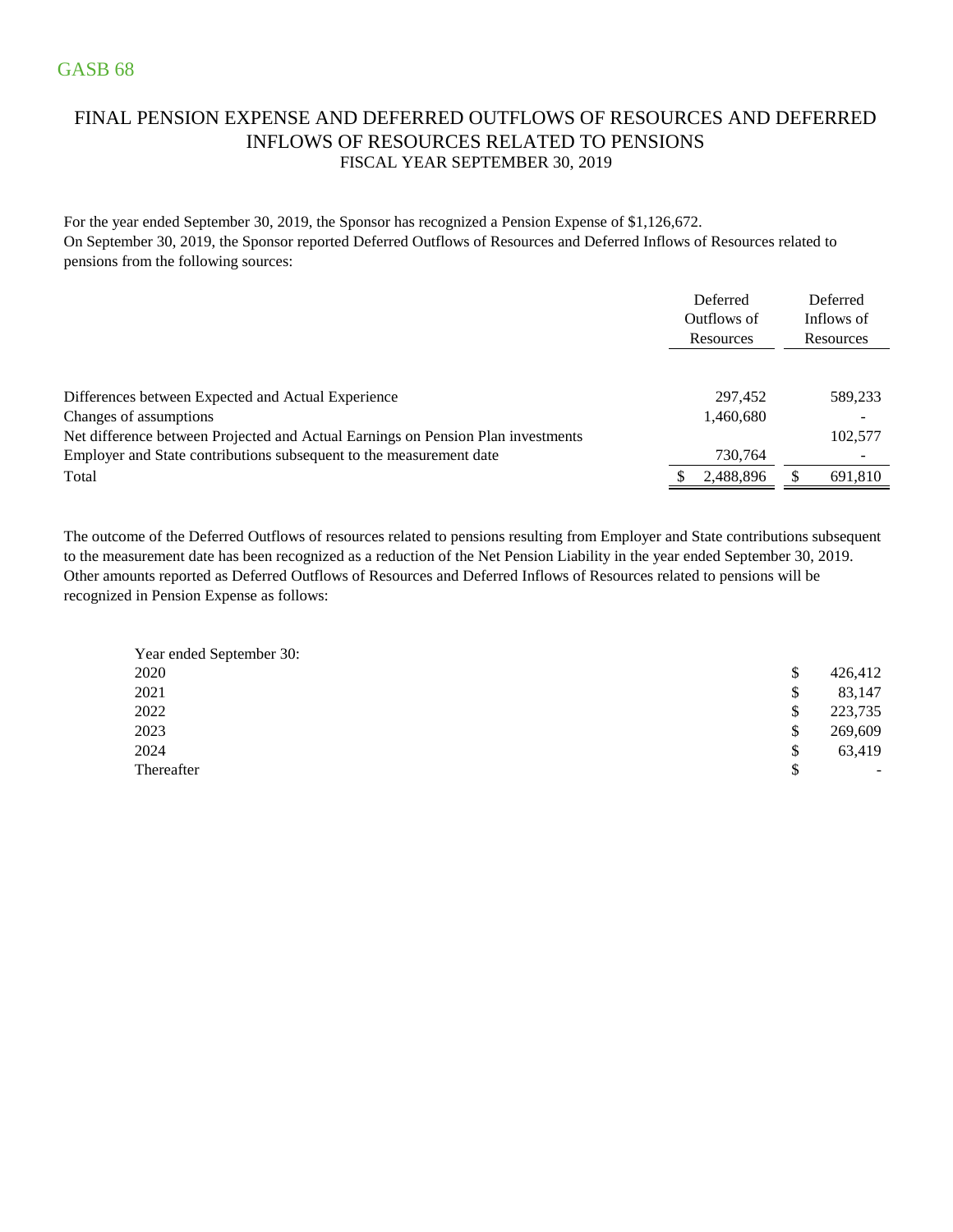## PRELIMINARY PENSION EXPENSE AND DEFERRED OUTFLOWS OF RESOURCES AND DEFERRED INFLOWS OF RESOURCES RELATED TO PENSIONS FISCAL YEAR SEPTEMBER 30, 2020

For the year ended September 30, 2020, the Sponsor will recognize a Pension Expense of \$1,309,029. On September 30, 2020, the Sponsor reported Deferred Outflows of Resources and Deferred Inflows of Resources related to pensions from the following sources:

|                                                                                  | Deferred<br>Outflows of<br>Resources | Deferred<br>Inflows of<br>Resources |
|----------------------------------------------------------------------------------|--------------------------------------|-------------------------------------|
| Differences between Expected and Actual Experience                               | 210.858                              | 654.571                             |
| Changes of assumptions                                                           | 1,107,910                            | $\overline{\phantom{a}}$            |
| Net difference between Projected and Actual Earnings on Pension Plan investments | 209.233                              |                                     |
| Employer and State contributions subsequent to the measurement date              | <b>TBD</b>                           |                                     |
| Total                                                                            | <b>TBD</b>                           | \$<br>654.571                       |

Other amounts reported as Deferred Outflows of Resources and Deferred Inflows of Resources related to pensions will be recognized in Pension Expense as follows: The outcome of the Deferred Outflows of resources related to pensions resulting from Employer and State contributions subsequent to the measurement date will be recognized as a reduction of the Net Pension Liability in the year ended September 30, 2020.

| Year ended September 30: |               |           |
|--------------------------|---------------|-----------|
| 2021                     | <sup>\$</sup> | 156,343   |
| 2022                     | \$            | 296,931   |
| 2023                     | <sup>\$</sup> | 342,805   |
| 2024                     | \$            | 136,615   |
| 2025                     | \$            | (59, 264) |
| Thereafter               | S             | ۰.        |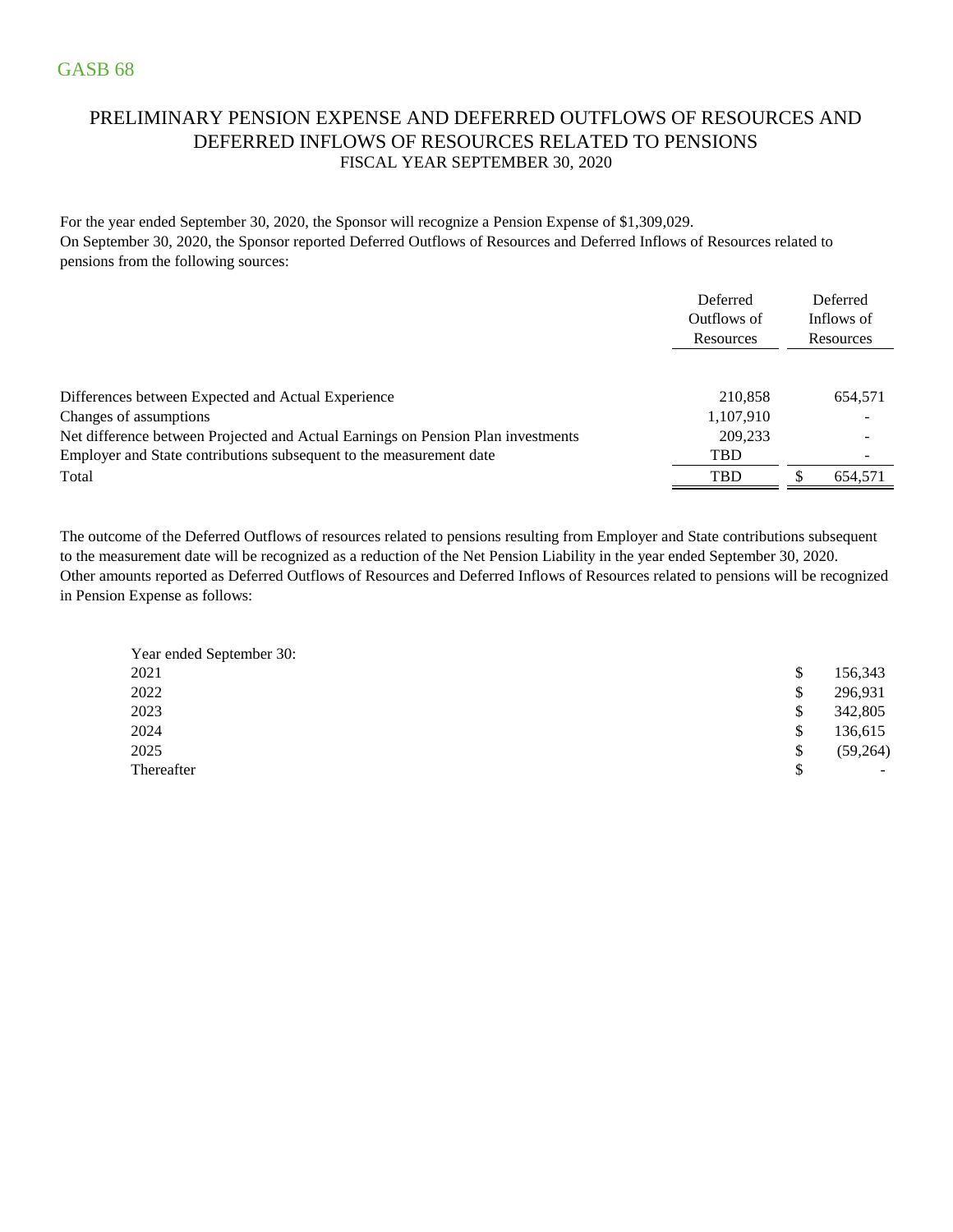### SCHEDULE OF CHANGES IN NET PENSION LIABILITY AND RELATED RATIOS

### Last 2 Fiscal Years

| <b>Reporting Period Ending</b>                                             | 09/30/2020      | 09/30/2019      |
|----------------------------------------------------------------------------|-----------------|-----------------|
| <b>Measurement Date</b>                                                    | 09/30/2019      | 09/30/2018      |
| <b>Total Pension Liability</b>                                             |                 |                 |
| Service Cost                                                               | 810,126         | 781,326         |
| Interest                                                                   | 1,557,188       | 1,494,147       |
| <b>Share Plan Allocation</b>                                               | 119,721         | 113,414         |
| Changes of benefit terms                                                   | (3, 124)        |                 |
| Differences between Expected and Actual Experience                         | (355, 584)      | (254, 535)      |
| Changes of assumptions                                                     |                 | 635,050         |
| <b>Contributions - Buy Back</b>                                            |                 | 18,708          |
| Benefit Payments, including Refunds of Employee Contributions              | (1,228,318)     | (1, 286, 243)   |
| Net Change in Total Pension Liability                                      | 900,009         | 1,501,867       |
| <b>Total Pension Liability - Beginning</b>                                 | 21,285,618      | 19,783,751      |
| Total Pension Liability - Ending (a)                                       | \$22,185,627    | \$21,285,618    |
| Plan Fiduciary Net Position                                                |                 |                 |
| Contributions - Employer                                                   | 378,613         | 121,687         |
| <b>Contributions - State</b>                                               | 352,151         | 343,741         |
| Contributions - Employee                                                   | 295,647         | 288,434         |
| <b>Contributions - Buy Back</b>                                            |                 | 18,708          |
| Net Investment Income                                                      | 778,906         | 1,519,422       |
| Benefit Payments, including Refunds of Employee Contributions              | (1,228,318)     | (1,286,243)     |
| Administrative Expense                                                     | (62, 363)       | (66,003)        |
| Net Change in Plan Fiduciary Net Position                                  | 514,636         | 939,746         |
| Plan Fiduciary Net Position - Beginning                                    | 20,010,808      | 19,071,062      |
| Plan Fiduciary Net Position - Ending (b)                                   | \$20,525,444    | \$20,010,808    |
|                                                                            |                 |                 |
| Net Pension Liability - Ending (a) - (b)                                   | 1,660,183       | 1,274,810<br>\$ |
| Plan Fiduciary Net Position as a percentage of the Total Pension Liability | 92.52%          | 94.01%          |
| <b>Covered Payroll</b>                                                     | \$<br>4,619,494 | 4,506,775<br>\$ |
| Net Pension Liability as a percentage of Covered Payroll                   | 35.94%          | 28.29%          |

### **Notes to Schedule:**

### *Changes of benefit terms:*

For measurement date 09/30/2019, amounts reported as changes of benefit terms resulted from the provisions of Chapter 112.1816, Florida Statutes. The Statutes state that, effective July 1, 2019, a death or disability (under the Plan's definition of total and permanent disability) for a Firefighter due to the diagnosis of cancer or circumstances that arise out of the treatment of cancer will be treated as duty-related.

#### *Changes of assumptions:*

For measurement date 09/30/2018, amounts reported as changes of assumptions resulted from lowering the investment rate of return from 7.50% to 7.25% per year, net of investment related expenses.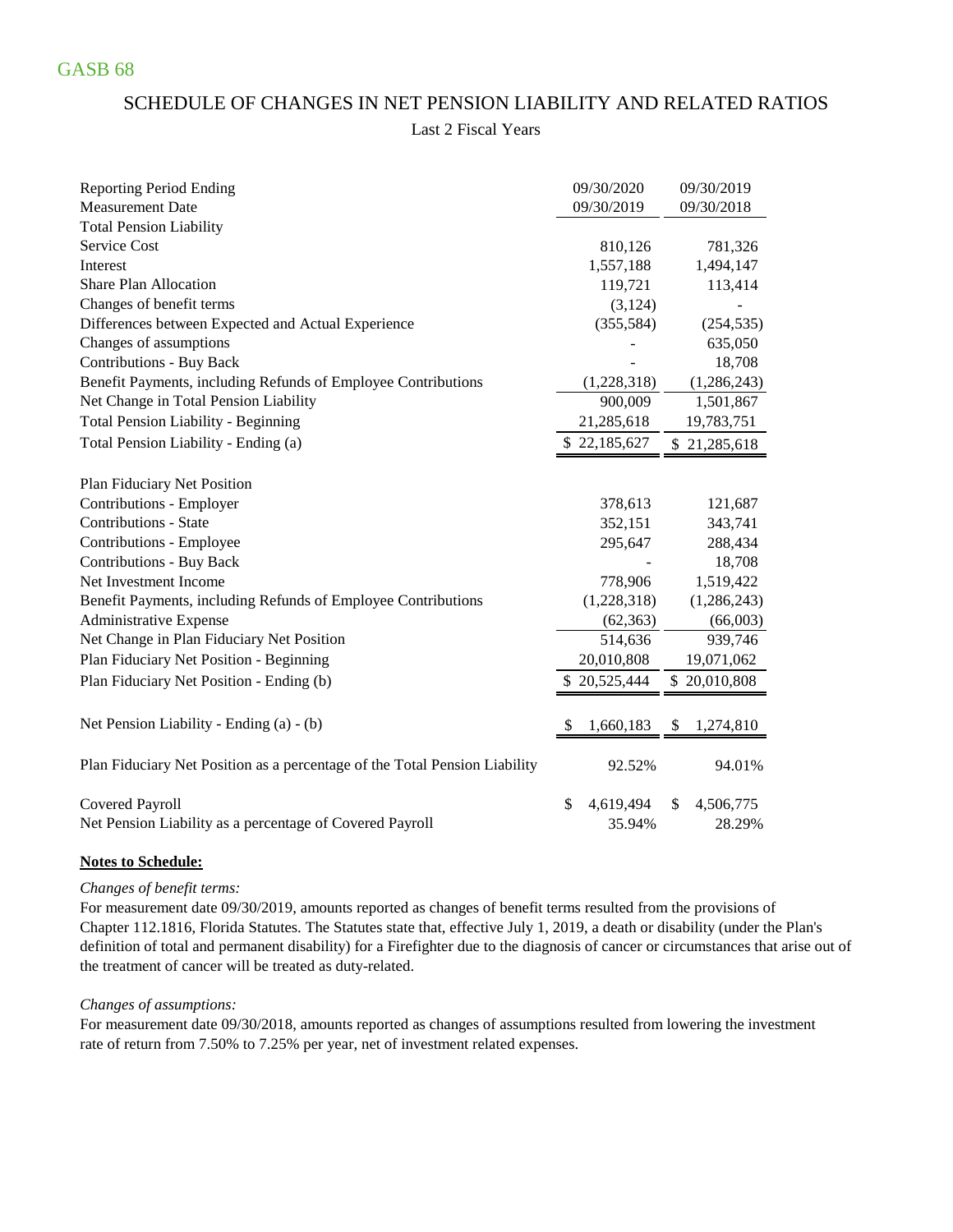# SCHEDULE OF CONTRIBUTIONS

### Last 2 Fiscal Years

|                          |    |              |   | Contributions   |              |           |                 |
|--------------------------|----|--------------|---|-----------------|--------------|-----------|-----------------|
|                          |    |              |   | in relation to  |              |           | Contributions   |
|                          |    | Actuarially  |   | the Actuarially | Contribution |           | as a percentage |
|                          |    | Determined   |   | Determined      | Deficiency   | Covered   | of Covered      |
| <b>Fiscal Year Ended</b> |    | Contribution |   | Contributions   | (Excess)     | Payroll   | Payroll         |
| 09/30/2019               | S  | 632,870      | S | 611,043         | \$<br>21,827 | 4.619.494 | 13.23%          |
| 09/30/2018               | \$ | 432,650      | S | 352.014         | \$<br>80,636 | 4.506.775 | 7.81%           |
|                          |    |              |   |                 |              |           |                 |

Notes to Schedule

Calculation Timing: The Actuarially Determined Contribution is calculated using a October 1, 2017 valuation date.

Assumptions and methods used for determining the Actuarially Determined Contribution can be found in the October 1, 2017 Actuarial Valuation Report for the City of Crestview Police Officers' and Firefighters' Retirement Plan prepared by Foster & Foster Actuaries and Consultants.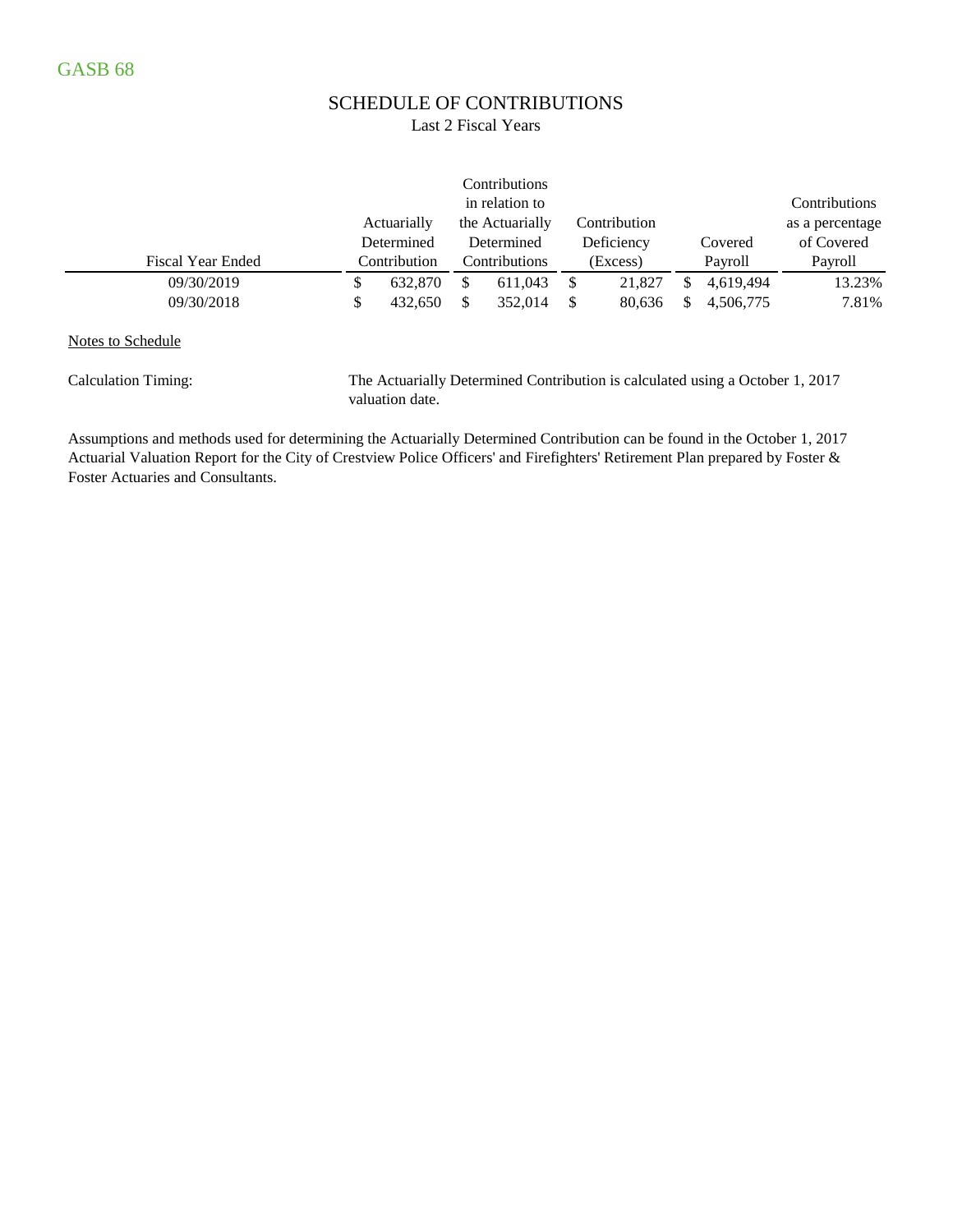## EXPENSE DEVELOPMENT AND AMORTIZATION SCHEDULES

**The following information is not required to be disclosed but is provided for informational purposes.**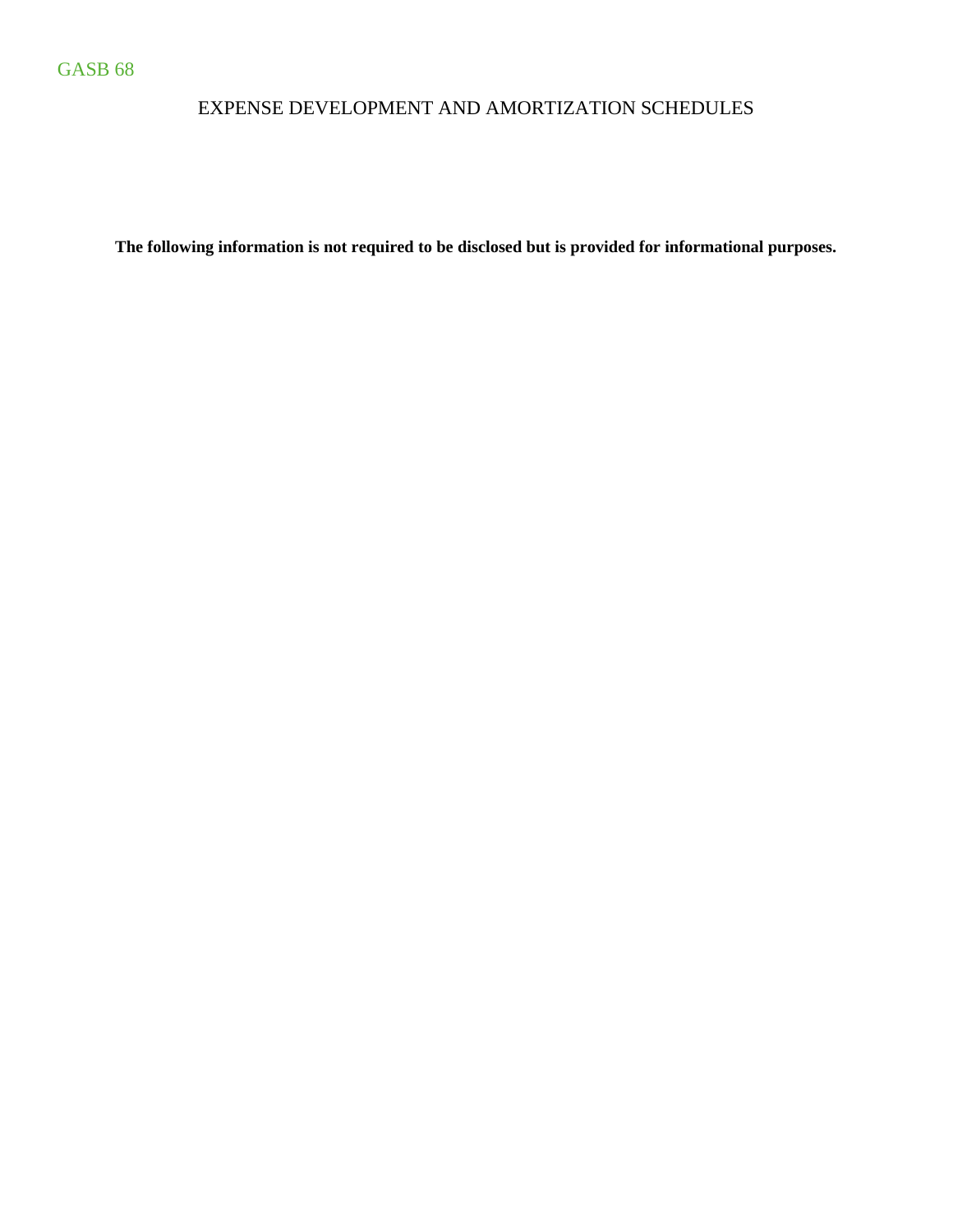## FINAL COMPONENTS OF PENSION EXPENSE FISCAL YEAR SEPTEMBER 30, 2019

|                                                         | Net Pension<br>Liability |               | Deferred<br>Inflows |               | Deferred<br>Outflows | Pension<br>Expense |
|---------------------------------------------------------|--------------------------|---------------|---------------------|---------------|----------------------|--------------------|
| <b>Beginning Balance</b>                                | 712,689<br>\$            | $\mathcal{S}$ | 1,227,442           | $\mathcal{S}$ | 2,858,315            | \$                 |
| Employer and State contributions made after 09/30/2018  |                          |               |                     |               | 730,764              |                    |
| <b>Total Pension Liability Factors:</b>                 |                          |               |                     |               |                      |                    |
| Service Cost                                            | 781,326                  |               |                     |               |                      | 781,326            |
| Interest                                                | 1,494,147                |               |                     |               |                      | 1,494,147          |
| <b>Share Plan Allocation</b>                            | 113,414                  |               |                     |               |                      | 113,414            |
| Changes in benefit terms                                |                          |               |                     |               |                      |                    |
| <b>Contributions - Buy Back</b>                         | 18,708                   |               |                     |               |                      | 18,708             |
| Differences between Expected and Actual Experience with |                          |               |                     |               |                      |                    |
| regard to economic or demographic assumptions           | (254, 535)               |               | 254,535             |               |                      |                    |
| Current year amortization of experience difference      |                          |               | (230,979)           |               | (86, 594)            | (144, 385)         |
| Change in assumptions about future economic or          |                          |               |                     |               |                      |                    |
| demographic factors or other inputs                     | 635,050                  |               |                     |               | 635,050              |                    |
| Current year amortization of change in assumptions      |                          |               |                     |               | (352,768)            | 352,768            |
| Benefit Payments, including Refunds of Employee         |                          |               |                     |               |                      |                    |
| Contributions                                           | (1, 286, 243)            |               |                     |               |                      |                    |
| Net change                                              | 1,501,867                |               | 23,556              |               | 926,452              | 2,615,978          |
| Plan Fiduciary Net Position:                            |                          |               |                     |               |                      |                    |
| Contributions - Employer                                | 121,687                  |               |                     |               | (121, 687)           |                    |
| <b>Contributions - State</b>                            | 343,741                  |               |                     |               | (343,741)            |                    |
| Contributions - Employee                                | 288,434                  |               |                     |               | $\overline{a}$       | (288, 434)         |
| <b>Contributions - Buy Back</b>                         | 18,708                   |               |                     |               |                      | (18,708)           |
| Projected Net Investment Income                         | 1,408,592                |               |                     |               |                      | (1,408,592)        |
| Difference between projected and actual earnings on     |                          |               |                     |               |                      |                    |
| Pension Plan investments                                | 110,830                  |               | 110,830             |               |                      |                    |
| Current year amortization                               |                          |               | (230, 811)          |               | (391, 236)           | 160,425            |
| Benefit Payments, including Refunds of Employee         |                          |               |                     |               |                      |                    |
| Contributions                                           | (1,286,243)              |               |                     |               |                      |                    |
| <b>Administrative Expenses</b>                          | (66,003)                 |               |                     |               |                      | 66,003             |
| Net change                                              | 939,746                  |               | (119,981)           |               | (856, 664)           | (1,489,306)        |
|                                                         |                          |               |                     |               |                      |                    |
| <b>Ending Balance</b>                                   | 1,274,810<br>\$          | \$            | 1,131,017           | \$            | 2,928,103            | \$<br>1,126,672    |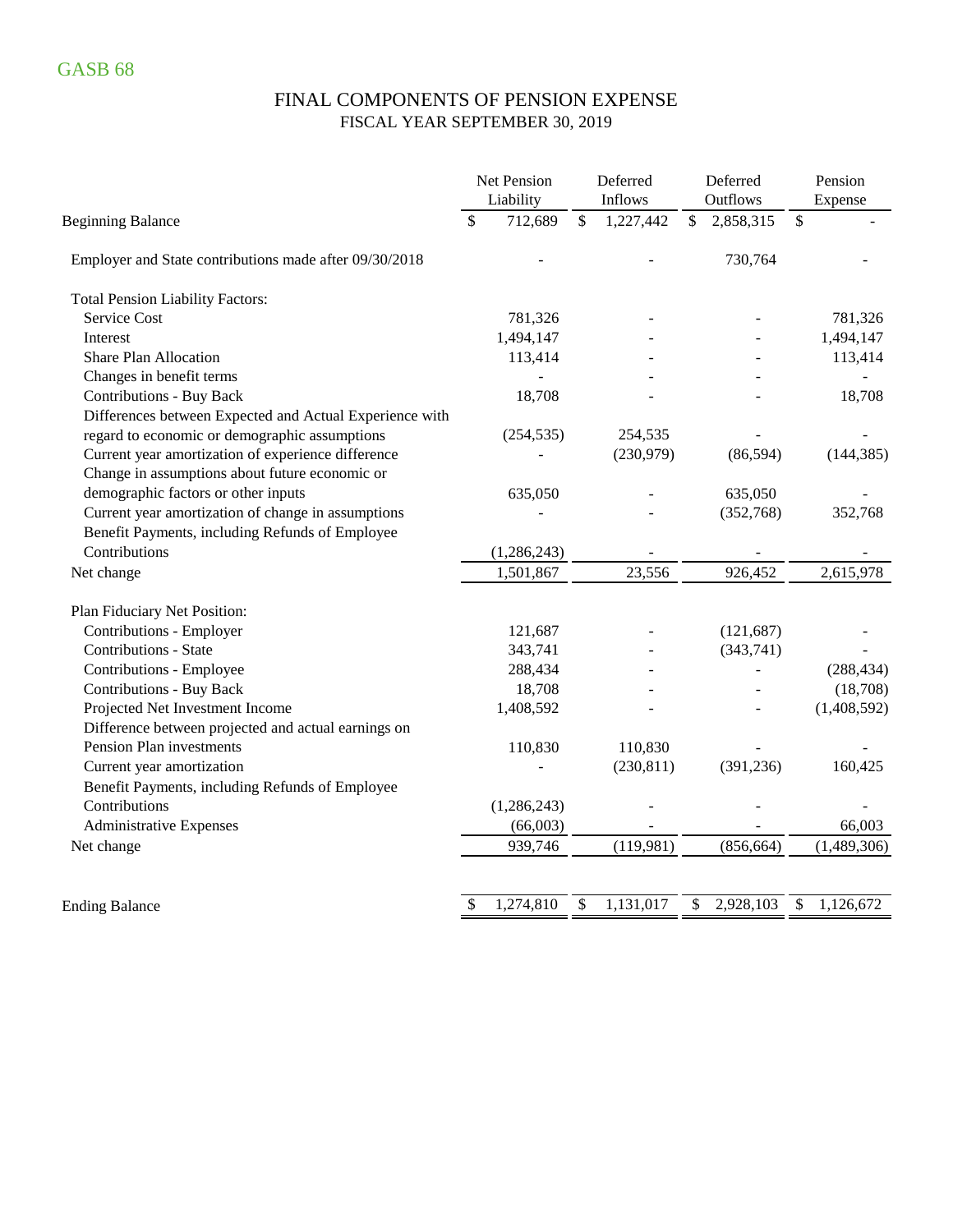### PRELIMINARY COMPONENTS OF PENSION EXPENSE FISCAL YEAR SEPTEMBER 30, 2020

|                                                        | Net Pension     | Deferred                   | Deferred                   | Pension         |
|--------------------------------------------------------|-----------------|----------------------------|----------------------------|-----------------|
|                                                        | Liability       | Inflows                    | Outflows                   | Expense         |
| Beginning balance                                      | 1,274,810<br>\$ | $\mathcal{S}$<br>1,131,017 | $\mathcal{S}$<br>2,928,103 | \$              |
| Employer and State Contributions made after 09/30/2019 |                 |                            | TBD*                       |                 |
| <b>Total Pension Liability Factors:</b>                |                 |                            |                            |                 |
| Service Cost                                           | 810,126         |                            |                            | 810,126         |
| Interest                                               | 1,557,188       |                            |                            | 1,557,188       |
| <b>Share Plan Allocation</b>                           | 119,721         |                            |                            | 119,721         |
| Changes in benefit terms                               | (3, 124)        |                            |                            | (3, 124)        |
| Differences between Expected and Actual Experience     |                 |                            |                            |                 |
| with regard to economic or demographic assumptions     | (355, 584)      | 355,584                    |                            |                 |
| Current year amortization of experience difference     |                 | (290, 246)                 | (86, 594)                  | (203, 652)      |
| Change in assumptions about future economic or         |                 |                            |                            |                 |
| demographic factors or other inputs                    |                 |                            |                            |                 |
| Current year amortization of change in assumptions     |                 |                            | (352,770)                  | 352,770         |
| Benefit Payments, including Refunds of Employee        |                 |                            |                            |                 |
| Contributions                                          | (1,228,318)     |                            |                            |                 |
| Net change                                             | 900,009         | 65,338                     | (439, 364)                 | 2,633,029       |
| Plan Fiduciary Net Position:                           |                 |                            |                            |                 |
| Contributions - Employer                               | 378,613         |                            | (378, 613)                 |                 |
| Contributions - State                                  | 352,151         |                            | (352, 151)                 |                 |
| Contributions - Employee                               | 295,647         |                            |                            | (295, 647)      |
| Projected Net Investment Income                        | 1,441,204       |                            |                            | (1,441,204)     |
| Difference between projected and actual earnings on    |                 |                            |                            |                 |
| Pension Plan investments                               | (662, 298)      |                            | 662,298                    |                 |
| Current year amortization                              |                 | (173,206)                  | (523, 694)                 | 350,488         |
| Benefit Payments, including Refunds of Employee        |                 |                            |                            |                 |
| Contributions                                          | (1,228,318)     |                            |                            |                 |
| Administrative Expenses                                | (62, 363)       |                            |                            | 62,363          |
| Net change                                             | 514,636         | (173,206)                  | (592, 160)                 | (1,324,000)     |
|                                                        |                 |                            |                            |                 |
| <b>Ending Balance</b>                                  | \$<br>1,660,183 | \$<br>1,023,149            | <b>TBD</b>                 | \$<br>1,309,029 |

\* Employer and State Contributions subsequent to the measurement date made after September 30, 2019 but made on or before September 30, 2020 need to be added.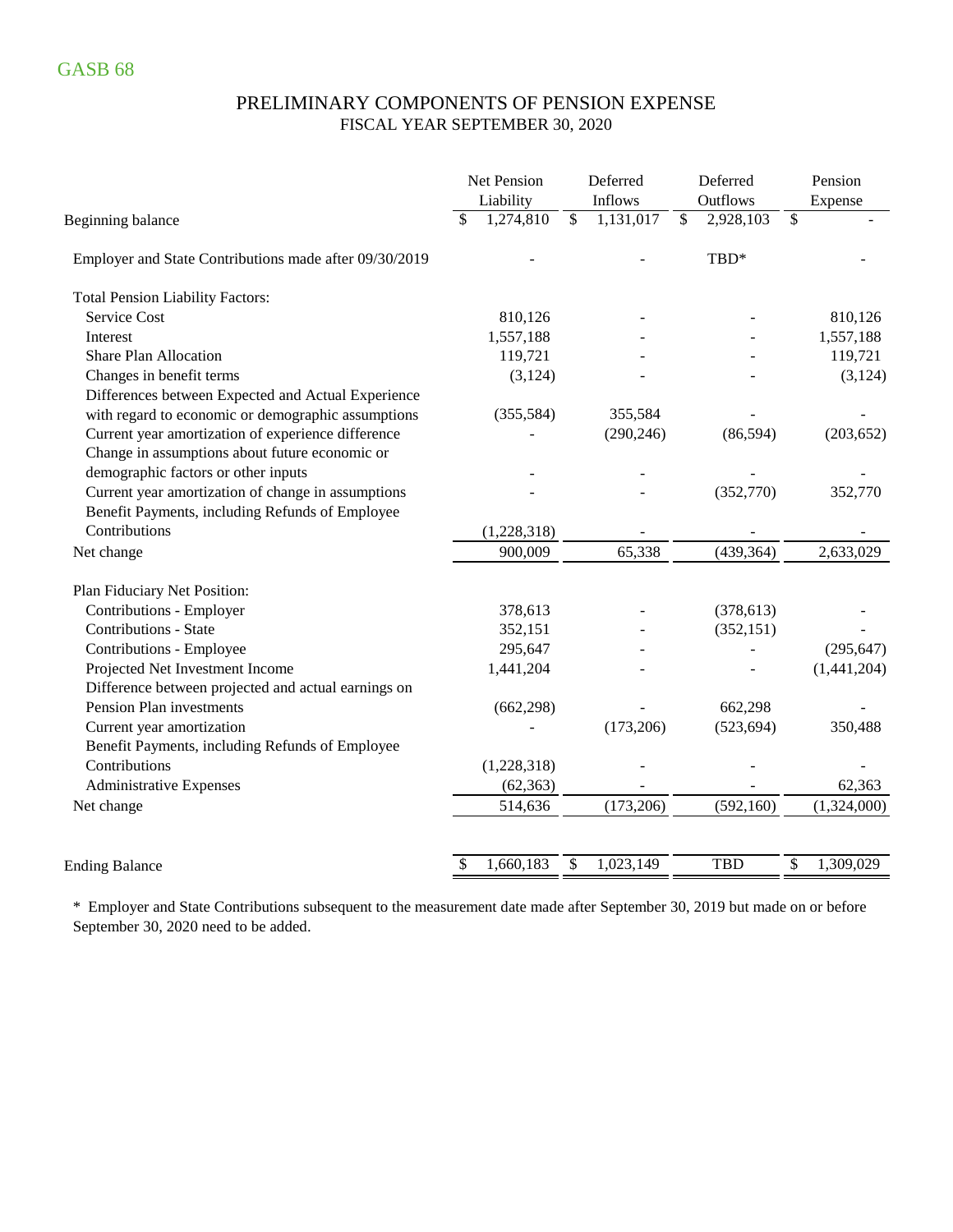### AMORTIZATION SCHEDULE - INVESTMENTS

#### Increase (Decrease) in Pension Expense Arising from the Recognition of the of Differences Between Projected and Actual Earnings on Pension Plan Investments

| Plan Year<br>Ending                        | Differences Between<br>Projected and Actual<br>Earnings | Recognition<br>Period (Years) | 2019          |         | 2020           |            | 2021       |               | 2022            |         | 2023            |         | 2024             |                          | 2025 |                 | 2026 |                  |      | 2027 |        | 2028 |                          |
|--------------------------------------------|---------------------------------------------------------|-------------------------------|---------------|---------|----------------|------------|------------|---------------|-----------------|---------|-----------------|---------|------------------|--------------------------|------|-----------------|------|------------------|------|------|--------|------|--------------------------|
| 2019                                       | 662,298                                                 | 5                             |               | $- S$   | 132,458        | $^{\circ}$ | 132,460    | -S            | 132,460 \$      |         | 132,460         | - S     | 132,460 \$       |                          |      | $-$ \$          |      | $-$ \$           |      |      | $-$ \$ |      |                          |
| 2018                                       | (110, 830)                                              |                               | $(22,166)$ \$ |         | $(22,166)$ \$  |            | (22, 166)  | -S            | $(22,166)$ \$   |         | $(22,166)$ \$   |         | $\sim$ 100 $\pm$ | -\$                      |      | $\sim$<br>. ა   |      | $\sim$ 10 $\pm$  | .ა   |      | $-$ \$ |      | $\overline{\phantom{a}}$ |
| 2017                                       | (755, 198)                                              |                               | (151,040)     | - S     | $(151,040)$ \$ |            | (151, 040) |               | $(151,040)$ \$  |         | $\sim$ 10 $\pm$ |         | $-$ \$           |                          |      | $\sim$<br>- 35  |      | $\sim$ 100 $\mu$ | Ъ    |      | $-$ \$ |      | $\overline{\phantom{a}}$ |
| 2016                                       | 239,853                                                 | 5                             | 47.971        |         | 47.971         | - \$       | 47.971 \$  |               | $\sim$ 10 $\pm$ | - 75    |                 | - 8     | $-$ \$           |                          |      | - 35.<br>$\sim$ |      | $\sim$ 10 $\pm$  | - 75 |      | - \$   |      | $\overline{\phantom{a}}$ |
| 2015                                       | 1,716,323                                               |                               | 343.265       | -8      | 343,265 \$     |            | $\sim$     | <sup>\$</sup> | $-$ \$          |         | - 8             |         | $-$ \$           |                          |      | $\sim$<br>- 35  |      | $\sim$ 100 $\mu$ | - 75 |      | - \$   |      |                          |
| 2014                                       | (288, 026)                                              | 5                             | $(57,605)$ \$ |         |                | - ა        | $- S$      |               | $-$ \$          |         | $\sim$ $ \sim$  | ъ       | $-$ \$           |                          |      | - ა             |      | $\sim$ 100 $\mu$ | ъ    |      | $-$ \$ |      | $\overline{\phantom{a}}$ |
| Net Increase (Decrease) in Pension Expense |                                                         | 160,425                       |               | 350,488 |                | 7,225      |            | $(40,746)$ \$ |                 | 110,294 |                 | 132,460 |                  | $\overline{\phantom{a}}$ |      |                 |      |                  |      | ۰    |        |      |                          |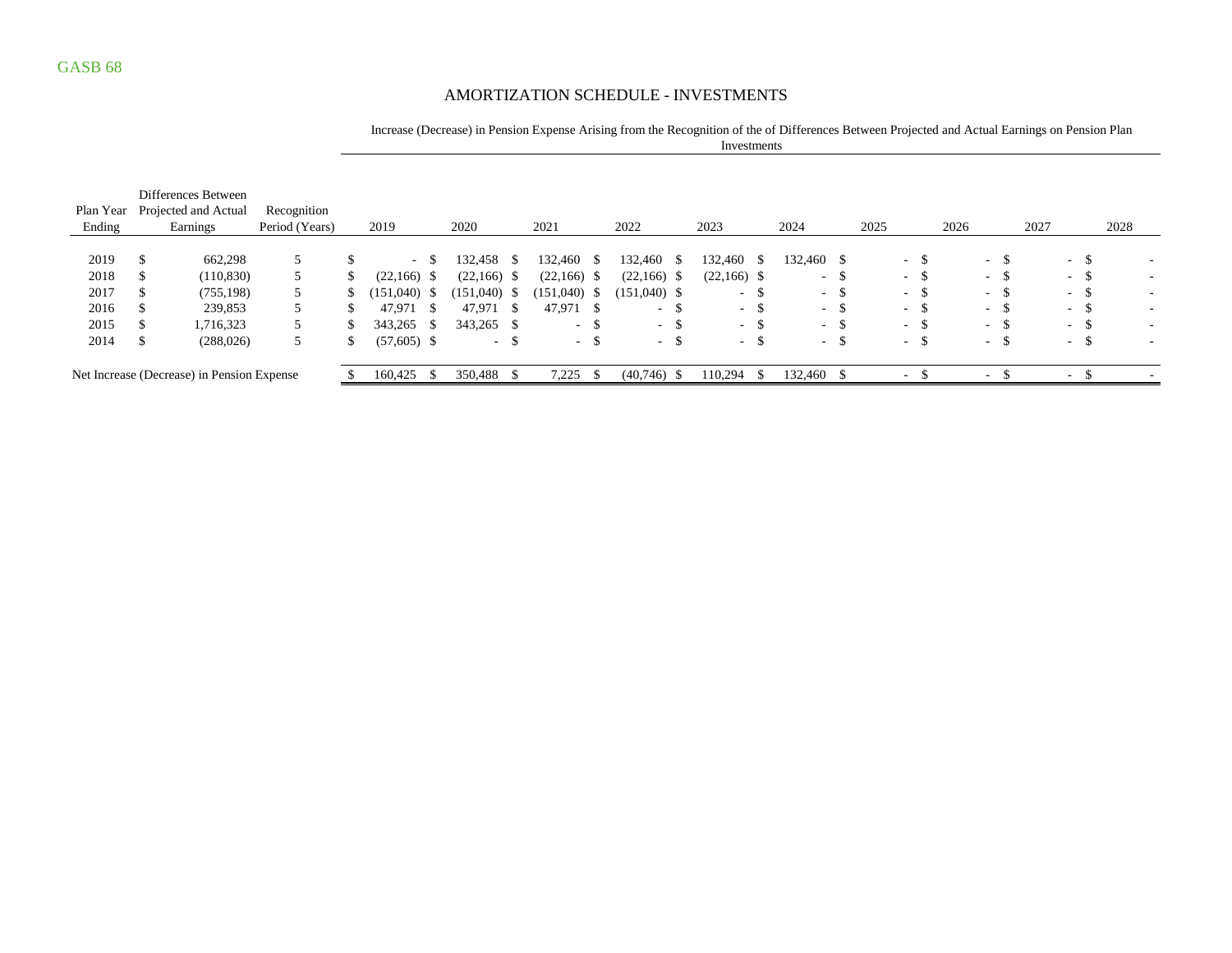### AMORTIZATION SCHEDULE - CHANGES OF ASSUMPTIONS

|           | mercade (Beereade) in 1 endiem Expende i montg nom me recognition of the Effects of Changed of Hoodinpuond |                                            |                |  |            |  |            |  |            |      |            |            |      |            |     |      |               |      |                  |        |      |                  |        |      |  |
|-----------|------------------------------------------------------------------------------------------------------------|--------------------------------------------|----------------|--|------------|--|------------|--|------------|------|------------|------------|------|------------|-----|------|---------------|------|------------------|--------|------|------------------|--------|------|--|
|           |                                                                                                            |                                            |                |  |            |  |            |  |            |      |            |            |      |            |     |      |               |      |                  |        |      |                  |        |      |  |
| Plan Year |                                                                                                            | Changes of                                 | Recognition    |  |            |  |            |  |            |      |            |            |      |            |     |      |               |      |                  |        |      |                  |        |      |  |
| Ending    |                                                                                                            | Assumptions                                | Period (Years) |  | 2019       |  | 2020       |  | 2021       |      | 2022       | 2023       |      | 2024       |     | 2025 |               | 2026 |                  |        | 2027 |                  |        | 2028 |  |
|           |                                                                                                            |                                            |                |  |            |  |            |  |            |      |            |            |      |            |     |      |               |      |                  |        |      |                  |        |      |  |
| 2018      |                                                                                                            | 635,050                                    | 6              |  | 105.840    |  | 105,842 \$ |  | 105,842 \$ |      | 105,842 \$ | 105,842    | - S  | 105,842 \$ |     |      | . ა<br>$\sim$ |      | <b>Service</b>   | -S     |      | $\sim$ 100 $\mu$ | -\$    |      |  |
| 2017      |                                                                                                            | 1,144,118                                  | 6              |  | 190.686 \$ |  | 190,686 \$ |  | 190,686    | -S   | 190,686 \$ | 190,686 \$ |      |            | - ა |      | $-$ \$        |      |                  | $-$ \$ |      | $-$ \$           |        |      |  |
| 2016      |                                                                                                            | 337,452                                    | 6              |  | 56,242 \$  |  | 56,242 \$  |  | 56,242 \$  |      | 56,242 \$  | - 1        |      |            | - ა |      | $-$ \$        |      | $\sim$ 100 $\mu$ | -S     |      |                  | $-$ \$ |      |  |
|           |                                                                                                            | Net Increase (Decrease) in Pension Expense |                |  | 352,768    |  | 352,770 \$ |  | 352,770    | - 85 | 352,770 \$ | 296,528    | - \$ | 105,842 \$ |     |      | $\sim$        |      | $\sim$           |        |      | $\sim$ $\sim$    | - \$   |      |  |